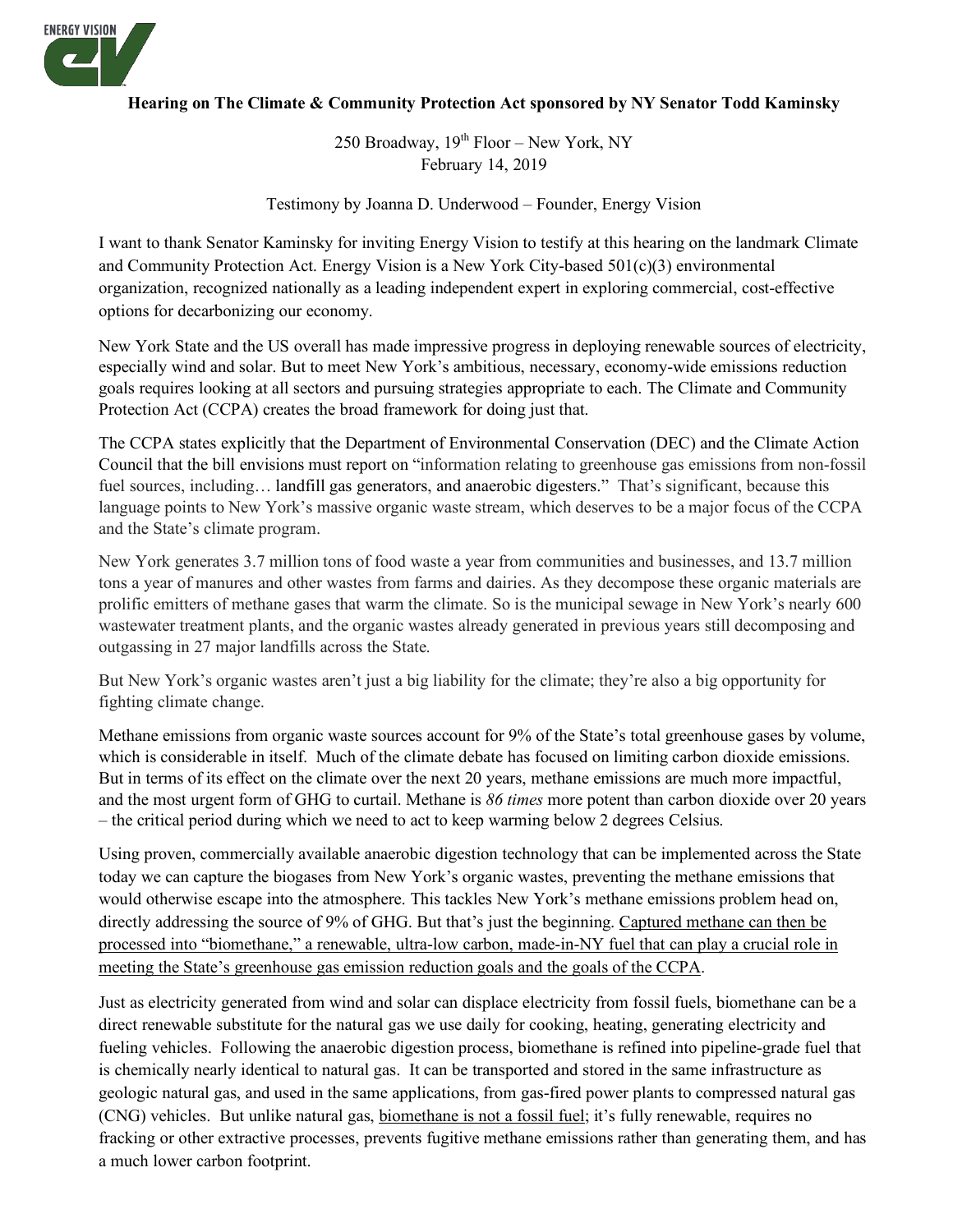In fact, biomethane is the lowest-carbon fuel available today. It has been verified by the California Air Resources Board to be a net-carbon-neutral or even net carbon-*negative* fuel over its lifecycle (when used as a road fuel displacing diesel in truck and bus fleets). This is remarkable; it means that more greenhouse gases are captured in producing the fuel than are ever emitted by the vehicles running on it. Put another way, using biomethane as a transport fuel doesn't just add less GHG to the atmosphere, it effectively subtracts it, actually resulting in net lower atmospheric GHG than if the fuel was never made or used in the first place.

Developing and using biomethane in New York would vault the State towards achieving its emissions reduction, clean energy, clean transportation, air quality and waste reduction goals, while also generating significant in-state economic benefits.

Yet today, we're letting that potential go largely unrealized, and failing to develop New York's massive organic waste stream as a massive renewable energy resource. The CCPA does not currently mention biomethane, but we strongly recommend that the text of the CCPA be modified to include direct reference to biomethane as a renewable energy source, and that the DEC and Climate Action Council study the many benefits it holds for New York. Below is a brief summary of those benefits.

### **Greenhouse Gas Reductions**

Energy Vision estimates that turning New York's organic wastes into biomethane could reduce overall GHG emissions in the State by as much as 15%. This estimate takes into account the volume of organic wastes and the biomethane production potential in the State, the impact of preventing methane emissions from landfill and agricultural wastes, the impact of displacing diesel and gasoline emissions when biomethane is used as a road fuel, the impact of displacing fossil fuel-derived fertilizers with high-quality compost which is a by-product of the anaerobic digestion process, and other factors.

Beyond what can be produced from New York's own organic wastes, additional biomethane imported from other states via pipeline could be used in New York buildings, power plants and fleets wherever natural gas is used now. New York gas utilities are also actively working to procure more biomethane to help decarbonize the overall gas supply. This could mitigate negative climate impacts from the natural gas industry, and reduce the State's GHG emissions even beyond 15%.

### **Progress On Clean Transportation**

The CCPA sets up a process for considering "land-use and transportation planning measures aimed at reducing greenhouse gas emissions from motor vehicles," and measures that "reduce emissions from greenhouse gas emission sources that have a cumulatively significant impact on statewide greenhouse gas emissions, such as internal combustion vehicles that burn gasoline or diesel fuel."

That emphasis on the transport sector is important, because it is the largest emitter of GHG in New York, surpassing the building sector and electricity generation. Heavy-duty buses and trucks make up just a small percentage of all vehicles on our roadways but they have an exceptional impact. In New York, they consume more than a billion gallons of carbon-intensive diesel fuel each year, accounting for 19% of statewide transportation GHG emissions, harming the climate and polluting communities with toxic exhaust that damages New Yorkers' health. Heavy vehicles require high energy density and are considered especially hard to decarbonize.

While electrification of municipal buses and heavy trucks is underway experimentally, large-scale deployment of these EV's is not viable today. Electric buses and trucks currently have a poor, [problem-plagued service](https://www.latimes.com/local/lanow/la-me-electric-buses-20180520-story.html)  [record](https://www.latimes.com/local/lanow/la-me-electric-buses-20180520-story.html). They may remain experimental, prohibitively expensive and unreliable for daily service for years to come. Their tailpipe emissions are zero, but it's important to note that what matters to the climate and to public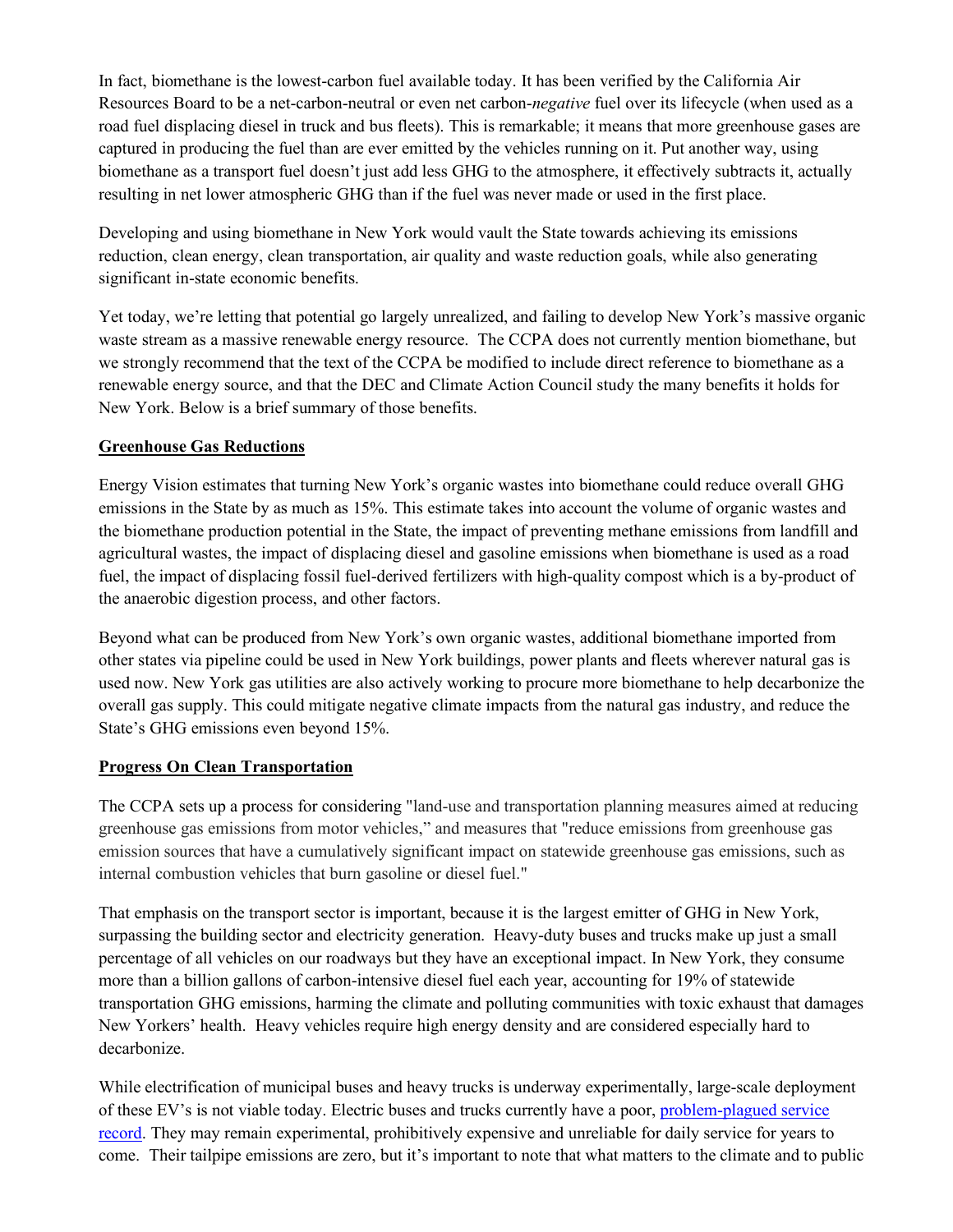health extends beyond tailpipe emissions to lifecycle emissions, including emissions from the power source charging electrical vehicles' batteries. Those power sources are likely to remain primarily non-renewable and climate-damaging for the foreseeable future. An International Energy Agency report recently [found](https://www.bloomberg.com/news/articles/2018-11-13/electrifying-the-world-no-panacea-for-global-warming-iea-says) that electrification was not a panacea, and that reduction in tailpipe emissions from electric vehicles would be offset by the increased use of power plants to charge them.

However, when heavy-duty trucks and buses are equipped with widely available "near-zero" natural gas engines and fueled with biomethane, they offer a practical, reliable, cost-effective way to decarbonize heavy transport now. Cummins Westport manufactures its heaviest duty "near zero" engine in New York State. Conservatively estimated, known sources of biomethane from organic wastes in New York could displace 25% of diesel used for heavy transport in New York. But since biomethane is net-carbon negative as a transportation fuel, its impact on transport-sector GHG emissions could be much greater.

### **Improved Air Quality**

Biomethane-fueled buses and trucks equipped with "near zero" engines are also air-quality winners. They reduce emissions of health-damaging nitrogen oxides to negligible levels, 90% below the most stringent EPA requirements. Since the worst air quality and health impacts from diesel exhaust are often in low-income communities located near bus and truck depots or major highways, weaning heavy trucks and buses off diesel fuel and onto biomethane is also an environmental justice imperative, strongly aligned with the CCPA's requirement to "prioritize measures to maximize net reductions of greenhouse gas emissions and co-pollutants in disadvantaged communities."

### **Improved Water and Soil Quality**

Developing biomethane in New York would help improve our water quality, because it requires containment of manure and other agricultural waste on farms so it can be processed into biomethane, preventing it from contaminating streams, rivers and lakes. Liquid and solid materials that remain after organic wastes are processed in anaerobic digesters are beneficial by-products of producing biomethane fuel. They provide nutrient-rich compost that makes a superior substitute for fossil fuel-based chemical fertilizers. Displacing chemical fertilizers further cuts overall GHG emissions.

# **Waste Reduction**/**Landfill Diversion**

Developing anaerobic digesters and other biomethane infrastructure enables and incentivizes collection and diversion of organic wastes from landfills. New York City currently spends some \$400 million a year to ship its organic wastes to landfills out of state, when it could be harnessing them as feedstocks for biomethane, and bringing within reach its ambitious Zero Waste goal of collecting and diverting all its organic waste from landfills by 2030. While there is no New York State requirement for organic waste diversion yet, there is significant support for one. Meanwhile there is potential to direct organic waste from New York City's collection program and other in-state sources to anaerobic digesters upstate, where they could boost biomethane production and generate economic benefits, such as providing an additional income stream for farmers.

# **Economic Benefits**

Building an organic waste-to-fuel industry in New York could create thousands of new jobs. Assuming an anaerobic digestion facility processes 100,000 tons of organics per year, it would take more than 160 digesters to process New York's organic wastes (including 30 food waste digesters and 130 agricultural waste). According to industry estimates, the average digester project generates over 170 direct and indirect jobs, both short- and long-term. Developing in-state biomethane production could therefore create over 27,000 jobs. Since New York announced its fracking ban at the end of 2014, in-state natural gas production and State revenues